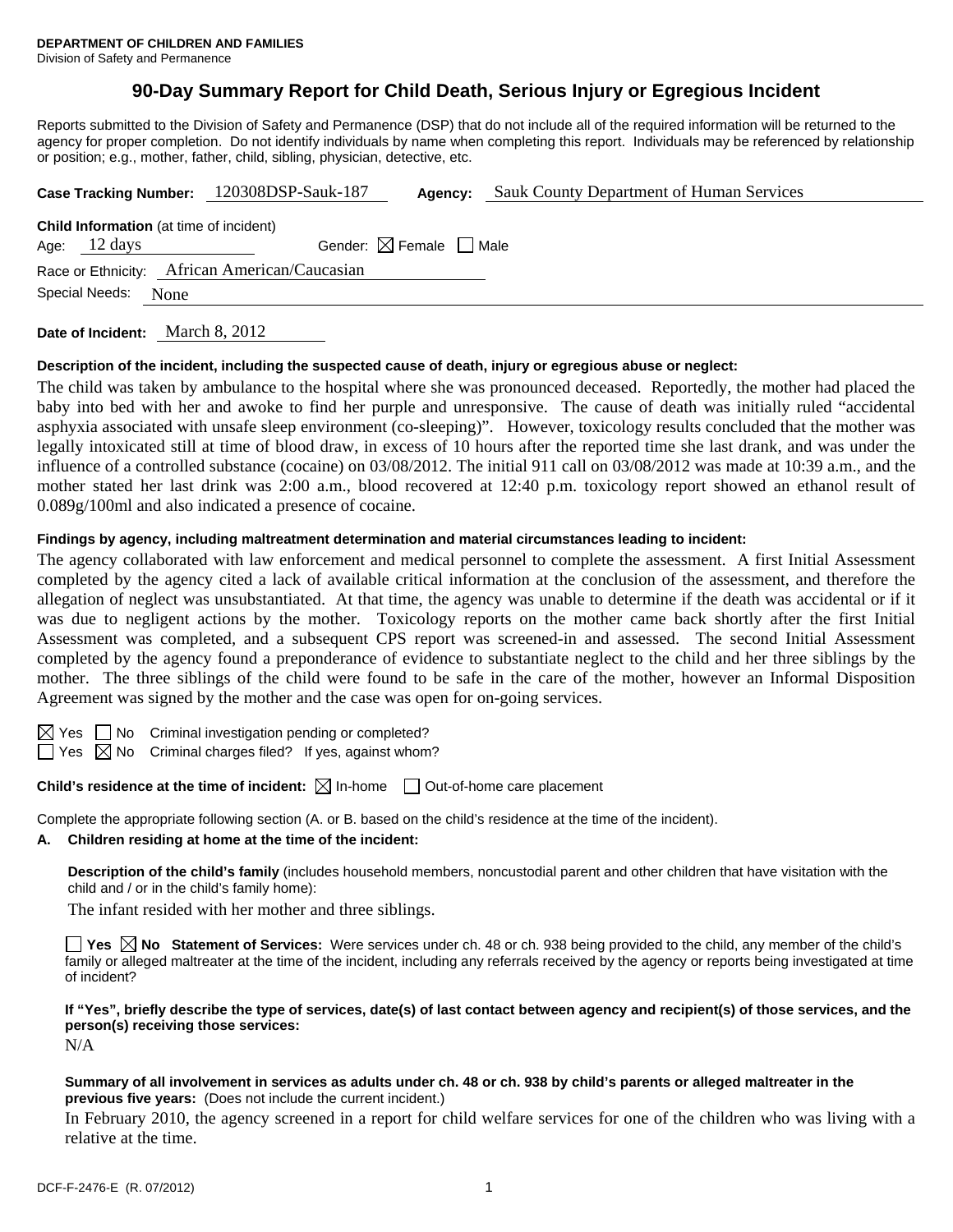**Summary of actions taken by the agency under ch. 48, including any investigation of a report or referrals to services involving the child, any member of the child's family living in this household and the child's parents and alleged maltreater.** (Does not include the current incident.)

(Note: Screened out reports listed in this section may include only the date of the report, screening decision, and if a referral to services occurred at Access. Reports that do not constitute a reasonable suspicion of maltreatment or a reason to believe that the child is threatened with harm are not required to be screened in for an initial assessment, and no further action is required by the agency.)

On 10/24/2011, the agency screened out a Services Report for Child Welfare Services.

On 1/18/2010, the agency screened out a Services Report.

On 11/18/2005, the agency screened out a Services Report.

#### **Summary of any investigation involving the child, any member of the child's family and alleged maltreater conducted under ch. 48 or ch. 938 and any services provided to the child and child's family since the date of the incident:**

The agency initially screened in and investigated the report of the child's death, finding that a maltreatment determination could not be made. Neglect to the child's siblings was unsubstantiated and they were determined to be safe in their mother's care. The family refused services and the case was closed. On 5/30/2012, the agency screened in a report regarding additional information about the infant's death. The subsequent Initial Assessment completed by the agency found a preponderance of evidence to substantiate neglect to the child and her siblings by the mother. The three siblings of the child were found to be safe in the care of the mother. However an Informal Disposition Agreement was signed by the mother and the case was open for ongoing services.

#### **B. Children residing in out-of-home (OHC) placement at time of incident:**

# **Description of the OHC placement and basis for decision to place child there:**

N/A

## **Description of all other persons residing in the OHC placement home:**

N/A

**Licensing history:** Including type of license, duration of license, summary of any violations by licensee or an employee of licensee that constitutes a substantial failure to protect and promote the welfare of the child. N/A

#### **Summary of any actions taken by agency in response to the incident:** (Check all that apply.)

| $\boxtimes$            | Screening of Access report                           | Attempted or successful reunification             |
|------------------------|------------------------------------------------------|---------------------------------------------------|
| $\mathop{{\boxtimes}}$ | Protective plan implemented                          | Referral to services                              |
|                        | Initial assessment conducted                         | Transportation assistance                         |
|                        | Safety plan implemented                              | Collaboration with law enforcement                |
|                        | Temporary physical custody of child                  | Collaboration with medical professionals          |
|                        | Petitioned for court order / CHIPS (child in need of | Supervised visitation                             |
|                        | protection or services)                              | Case remains open for services                    |
|                        | Placement into foster home                           | Case closed by agency                             |
|                        | <b>Placement with relatives</b>                      | Initiated efforts to address or enhance community |
| $\overline{\boxtimes}$ | Ongoing Services case management                     | collaboration on CA/N cases                       |
|                        |                                                      | Other (describe):                                 |
|                        |                                                      |                                                   |

## **FOR DSP COMPLETION ONLY:**

**Summary of policy or practice changes to address issues identified during the review of the incident:**  Under the Child Welfare Disclosure Act (Section 48.981(7)(cr), Stats.), the DSP completes a 90-Day review of the agency's practice in each case reported under the Act.

### **Recommendations for further changes in policies, practices, rules or statutes needed to address identified issues:** N/A

 $\Box$  Yes  $\Box$  No  $\Box$  Not Applicable This 90-Day summary report completes the Division of Safety and Permanence (DSP) review of this case.

If the case review was not completed within 90 days, the DSP will complete and submit the final summary report within 6 months.

This 90-Day Summary Report was previously delayed. DSP did determine that releasing the summary report would jeopardize an ongoing